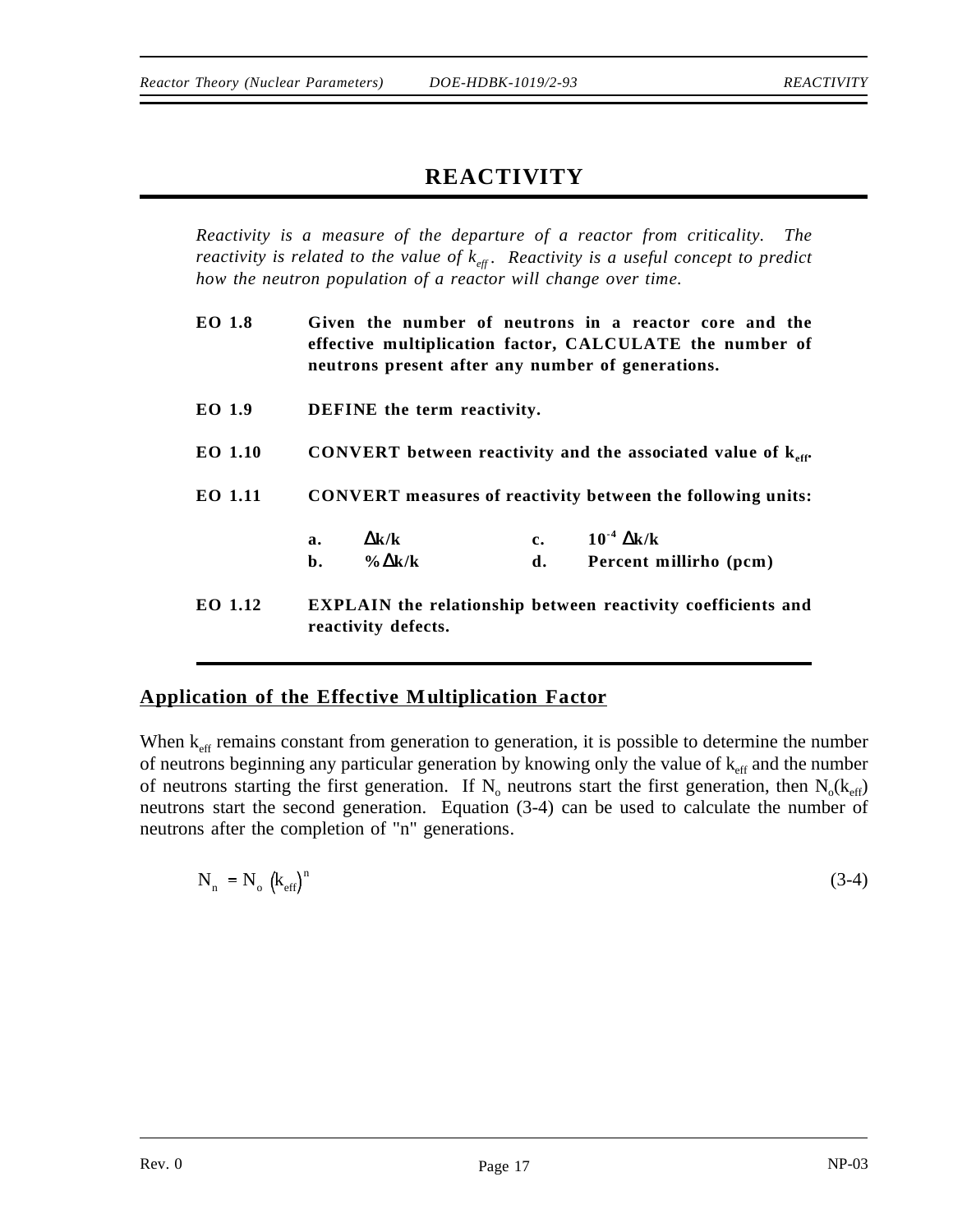Example:

The number of neutrons in the core at time zero is 1000 and  $k_{\text{eff}} = 1.002$ . Calculate the number of neutrons after 50 generations.

### Solution:

Use Equation (3-4) to calculate the number of neutrons.

 $N_n = N_o (k_{\text{eff}})^n$  $N_{50}$  = 1000 neutrons  $(1.002)^{50}$  $= 1105$  neutrons

## **[Reactivity](#page--1-0)**

If there are N<sub>o</sub> neutrons in the preceding generation, then there are  $N_o(k_{eff})$  neutrons in the present generation. The numerical change in neutron population is  $(N_0k_{\text{eff}} - N_0)$ . The gain or loss in neutron population (N<sub>o</sub>k<sub>eff</sub> - N<sub>o</sub>), expressed as a fraction of the present generation (N<sub>o</sub>k<sub>eff</sub>), is shown below.

$$
\frac{N_{\rm o} k_{\rm eff} - N_{\rm o}}{N_{\rm o} k_{\rm eff}}
$$

This relationship represents the fractional change in neutron population per generation and is referred to as *reactivity* (ρ). Cancelling out the term  $N_0$  from the numerator and denominator, the reactivity is determined as shown in the equation below.

$$
\rho = \frac{k_{\text{eff}} - 1}{k_{\text{eff}}} \tag{3-5}
$$

From Equation (3-5) it may be seen that  $\rho$  may be positive, zero, or negative, depending upon the value of  $k_{eff}$ . The larger the absolute value of reactivity in the reactor core, the further the reactor is from criticality. It may be convenient to think of reactivity as a measure of a reactor's departure from criticality.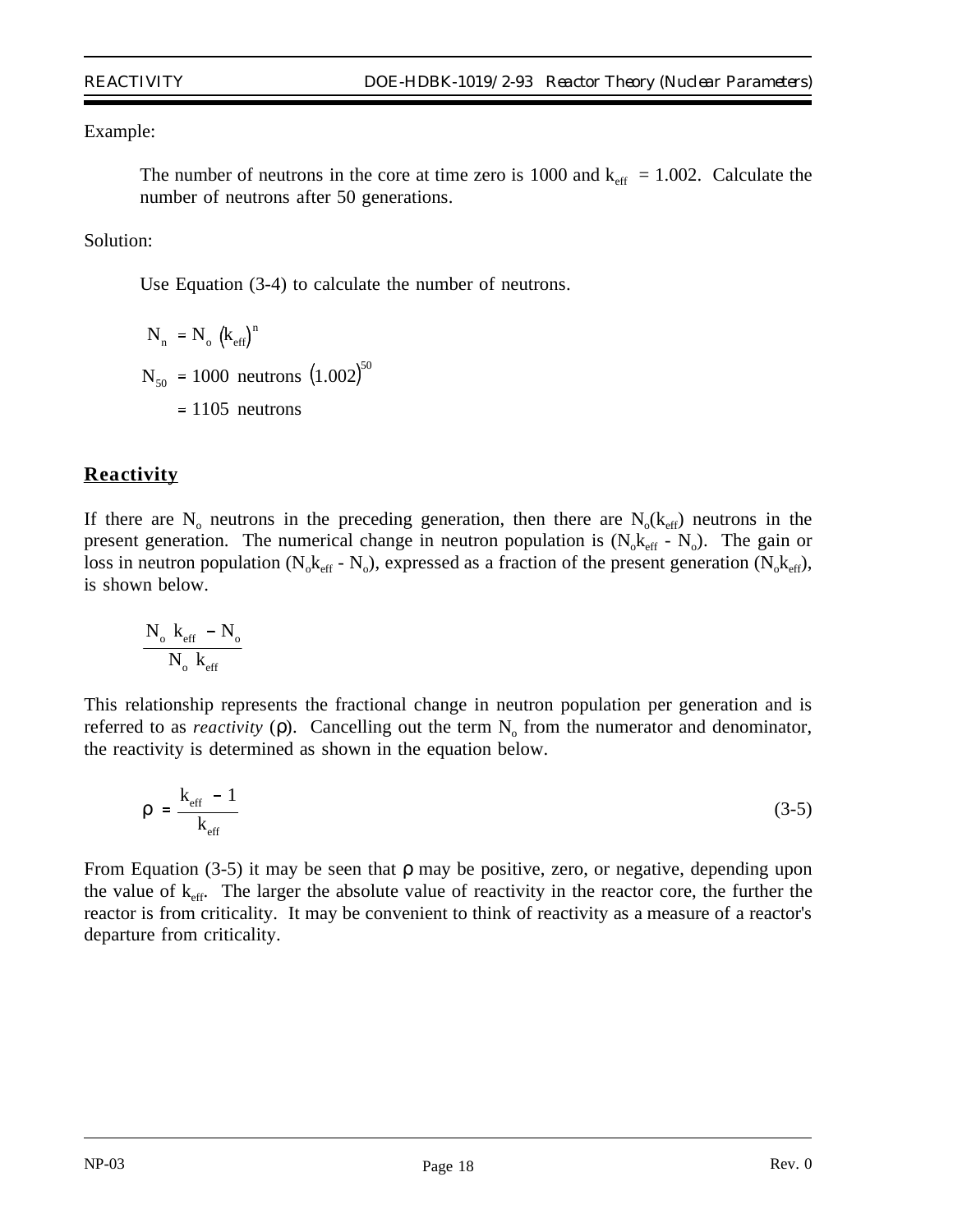Example:

Calculate the reactivity in the reactor core when  $k_{\text{eff}}$  is equal to 1.002 and 0.998.

Solution:

The reactivity for each case is determined by substituting the value of  $k_{\text{eff}}$  into Equation (3-5).

$$
\rho = \frac{k_{\text{eff}} - 1}{k_{\text{eff}}} \qquad \qquad \rho = \frac{k_{\text{eff}} - 1}{k_{\text{eff}}}
$$

$$
= \frac{1.002 - 1}{1.002} = \frac{0.998 - 1}{0.998}
$$

$$
= 0.001996 = -0.0020
$$

## **Units of [Reactivity](#page--1-0)**

Reactivity is a dimensionless number. It does not have dimensions of time, length, mass, or any combination of these dimensions. It is simply a ratio of two quantities that are dimensionless. As shown in the calculation in the previous example, the value of reactivity is often a small decimal value. In order to make this value easier to express, artificial units are defined.

By definition, the value for reactivity that results directly from the calculation of Equation (3-5) is in units of ∆k/k. Alternative units for reactivity are %∆k/k and pcm (percent millirho). The conversions between these units of reactivity are shown below.

$$
1\% \frac{\Delta k}{k} = 0.01 \frac{\Delta k}{k}
$$
  
1 perm = 0.00001  $\frac{\Delta k}{k}$ 

Another unit of reactivity that is used at some reactors is equivalent to  $10^4$   $\Delta k/k$ . This unit of reactivity does not have a unique name. Special units for reactivity that do have unique names are dollars and cents. These units and their applications will be described in a later chapter.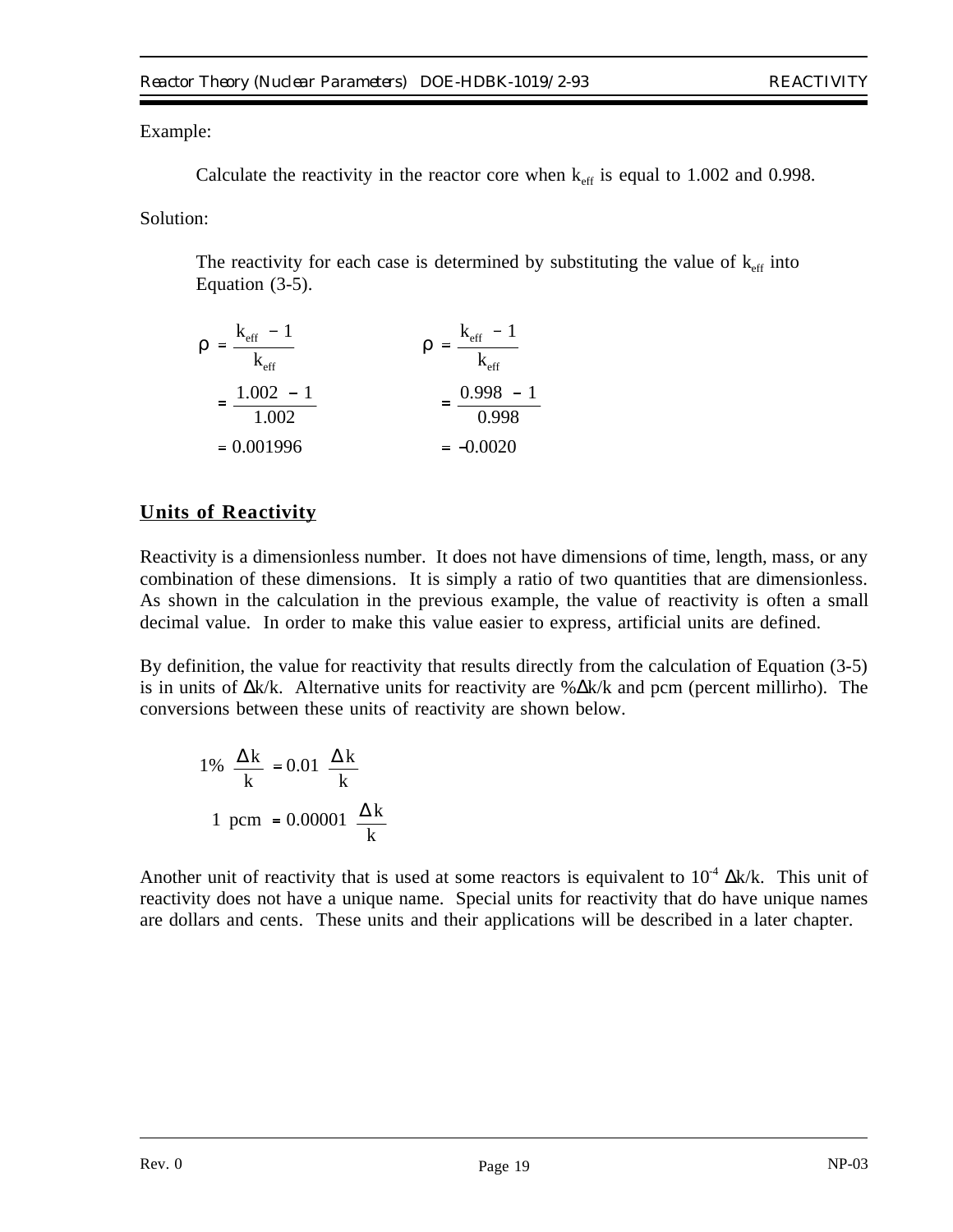*REACTIVITY DOE-HDBK-1019/2-93 Reactor Theory (Nuclear Parameters)*

### Example:

Convert the values of reactivity listed below to the indicated units.

| a.           | $0.000421 \Delta k/k$<br>$=$<br>pcm                        |  |
|--------------|------------------------------------------------------------|--|
| $\mathbf{h}$ | $0.0085 \Delta k/k$ =<br>% $\Delta k/k$                    |  |
| C.           | $16 \times 10^{-4} \Delta k/k$<br>$\Delta k/k$<br>$\equiv$ |  |

Solution:

a. 42.1 pcm b. 0.85% ∆k/k c. 0.0016 ∆k/k

If the reactivity is known, the effective multiplication factor can be determined by solving Equation (3-5) for  $k_{\text{eff}}$  in terms of the reactivity. This results in the following relationship.

$$
k_{\rm eff} = \frac{1}{1 - \rho} \tag{3-6}
$$

Reactivity must be in units of ∆k/k for use in Equation (3-6).

Example:

Given a reactivity of -20.0 x  $10^{-4}$   $\Delta k/k$ , calculate  $k_{eff}$ .

Solution:

$$
k_{\text{eff}} = \frac{1}{1 - \rho}
$$
  
= 
$$
\frac{1}{1 - (-20.0 \times 10^{-4})}
$$
  
= 0.998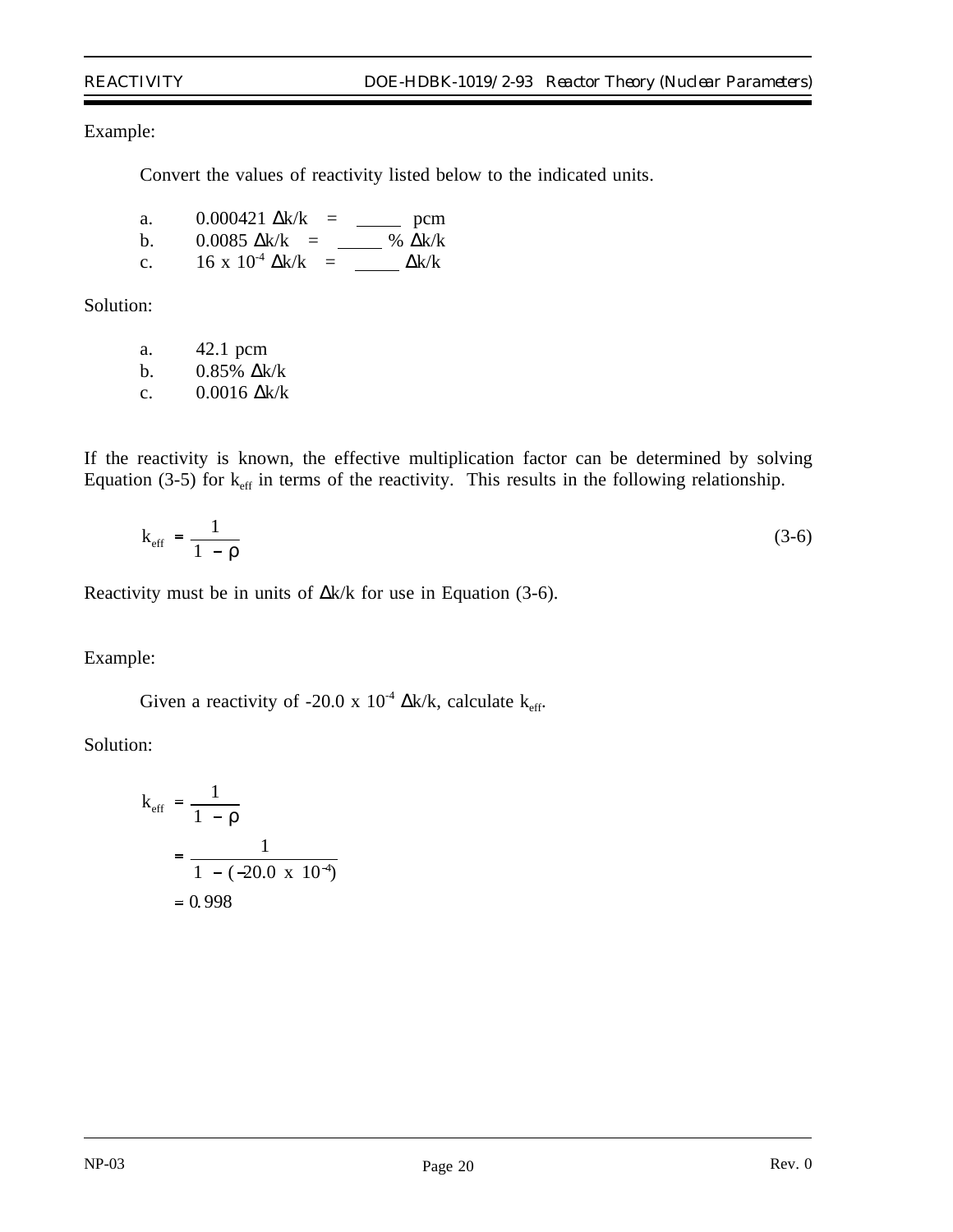## **Reactivity [Coefficients](#page--1-0) and Reactivity Defects**

The amount of reactivity (ρ) in a reactor core determines what the neutron population, and consequently the reactor power, are doing at any given time. The reactivity can be effected by many factors (for example, fuel depletion, temperature, pressure, or poisons). The next several chapters discuss the factors affecting reactivity and how they are used to control or predict reactor behavior.

To quantify the effect that a variation in parameter (that is, increase in temperature, control rod insertion, increase in neutron poison) will have on the reactivity of the core, *reactivity coefficients* are used. Reactivity coefficients are the amount that the reactivity will change for a given change in the parameter. For instance, an increase in moderator temperature will cause a decrease in the reactivity of the core. The amount of reactivity change per degree change in the moderator temperature is the moderator temperature coefficient. Typical units for the moderator temperature coefficient are pcm/°F. Reactivity coefficients are generally symbolized by  $\alpha_{x}$ , where x represents some variable reactor parameter that affects reactivity. The definition of a reactivity coefficient in equation format is shown below.

$$
\alpha_{x} = \frac{\Delta \rho}{\Delta x}
$$

If the parameter x increases and positive reactivity is added, then  $\alpha_x$  is positive. If the parameter x increases and negative reactivity is added, then  $\alpha$ <sub>x</sub> is negative.

*Reactivity defects* ( $\Delta \rho$ ) are the total reactivity change caused by a variation in a parameter. Reactivity defects can be determined by multiplying the change in the parameter by the average value of the reactivity coefficient for that parameter. The equation below shows the general method for relating reactivity coefficients to reactivity defects.

$$
\Delta\rho=\alpha_x\;\Delta x
$$

Example:

The moderator temperature coefficient for a reactor is -8.2 pcm/°F. Calculate the reactivity defect that results from a temperature decrease of 5°F.

Solution:

$$
\Delta \rho = \alpha_{\rm T} \Delta T
$$
  
=  $\left( -8.2 \frac{\text{pcm}}{\text{°F}} \right) \left( -5 \text{ °F} \right)$   
= 41 pcm

The reactivity addition due to the temperature decrease was positive because of the negative temperature coefficient.